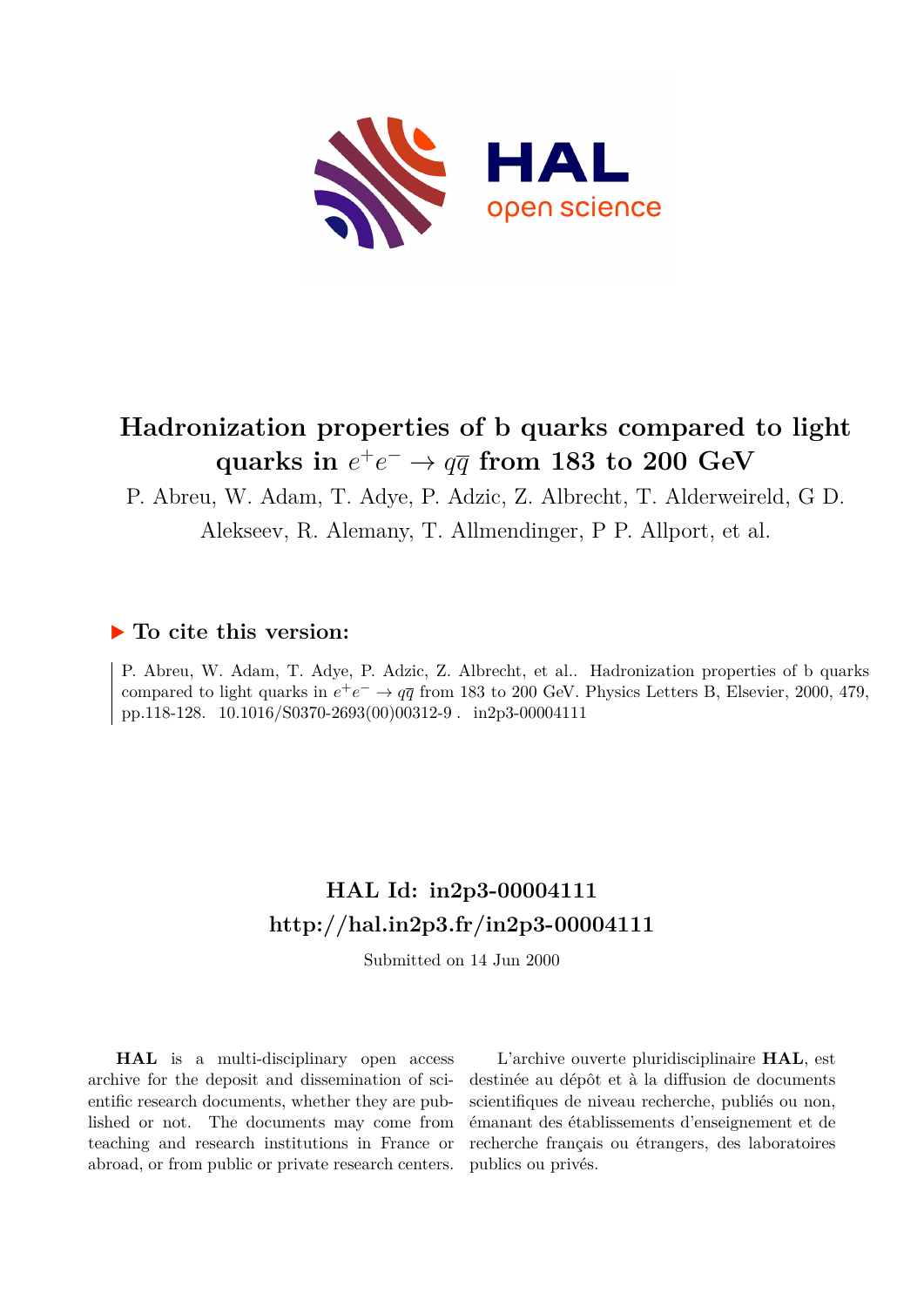### EUROPEAN ORGANIZATION FOR NUCLEAR RESEARCH

CERN{EP-2000-010

18 January 2000

# Hadronization properties of <sup>b</sup> quarks compared to the compared to the second three compared to light  $\sim$ in  $e^+e^- \rightarrow a\bar{a}$  irom 183 to 200 GeV

DELPHI Collaboration

#### Abstract

The DELPHI detector at LEP has collected 54  $pb^{-1}$  of data at a centre-of-mass energy around 183 GeV during 1997, 158  $pb^{-1}$  around 189 GeV during 1998, and  $187$  pb<sup>-1</sup> between 192 and 200 GeV during 1999. These data were used to measure the average charged particle multiplicity in  $e^+e^- \rightarrow$  bo events,  $\langle n \rangle_{b\bar b},$ and the multiplicity, holding  $\mu$ , holding the multiplicity,  $\mu$ ,  $\mu$ ,  $\mu$ , and  $\sigma$  in and  $\sigma$ quark (using the group of the state of the contract of the state of the state of the state of the state of the

> $\delta_{bl}(183 \,\text{GeV})$  = 4.55  $\pm 1.31(stat) \pm 0.73(syst)$  $\delta_{bl}(189 \,\text{GeV})$  = 4.43  $\pm$  0.85(stat)  $\pm$  0.61(syst)  $\delta_{bl}(200 \,\text{GeV}) = 3.42 \pm 0.89(stat) \pm 1.01(syst)$ .

This result is consistent with QCD predictions, while it is inconsistent with calculations assuming that the multiplicity accompanying the decay of a heavy quark is independent of the mass of the quark itself.

(Submitted to Physics Letters B)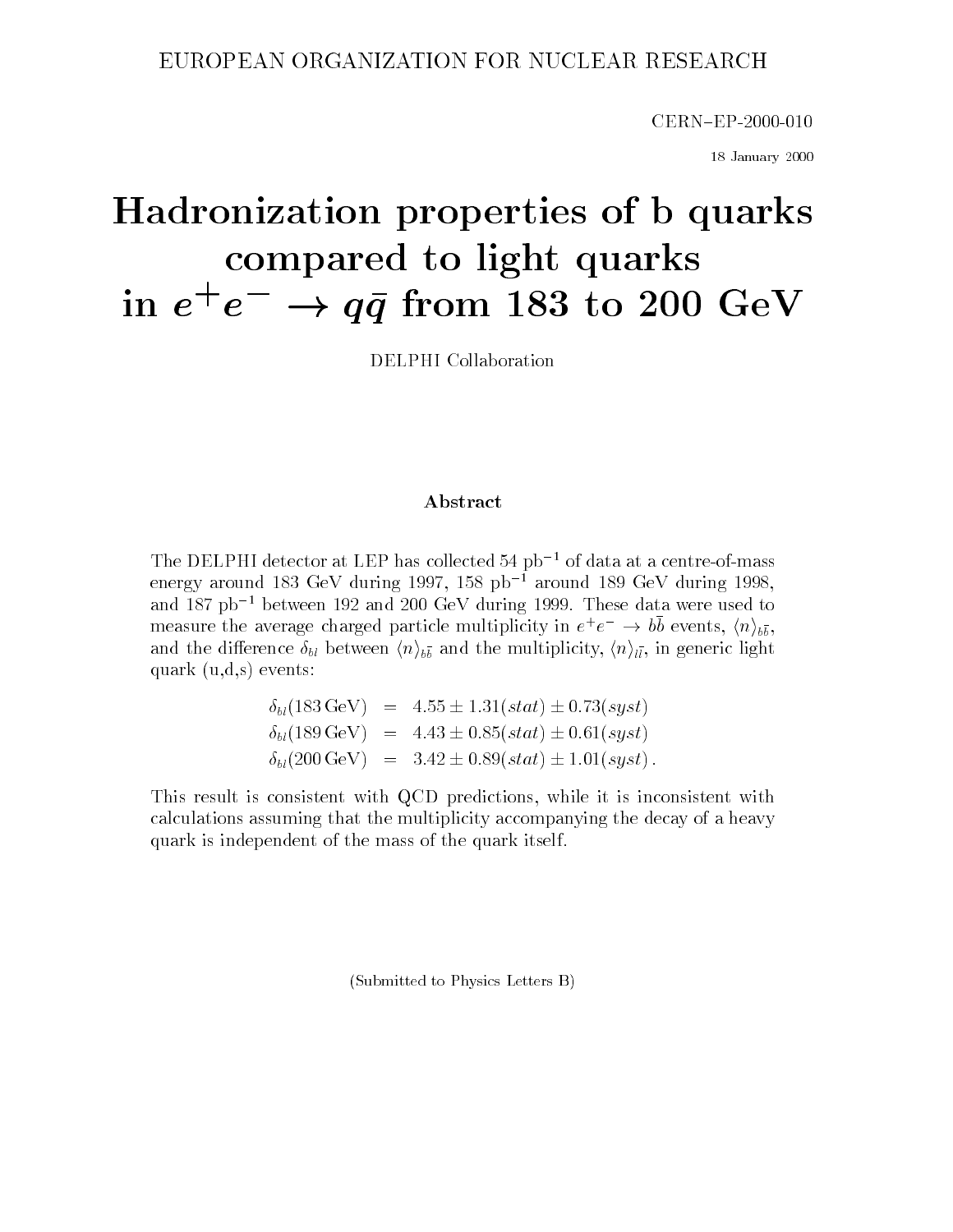F.ADFeu=", W.Adam=", T.Adye"", F.Adzic=", Z.Aldfecht"", T.Alderweifeld", G.D.Alekseev\*'', R.Alemany\*", ' T.Allmendinger="," P.P.Allport="," S.Almened="," U.Amaldi<sup>34</sup>"," N.Amapane="," S.Amato="," E.G.Anassontzis"," P.Andersson\*\*, A.Andreazza\*, S.Andringa\*\*, P.Antilogus\*\*, W-D.Apel\*\*, Y.Arnoud\*, B.Asman\*\*, J-E.Augustin\*\*, A.Augustinus", P.Baillon", A.Ballestrero", P.Bambade", P.Barao", G.Barbiellini", R.Barbier", D.Y.Bardin'', , G.Barker ", A.Baroncelli", M.Battaglia ", M.Baubillier ", K-H.Becks", M.Begalli", A.Behrmann ", P.Beilliere", , Tu.Belokopytov", K.Belous\*\*, N.C.Benekos\*\*, A.C.Benvenuti\*, C.Berat\*\*, M.Berggren\*\*, D.Bertrand\*, M.Besancon\*\*, , M.Bigi47, M.S.Bilenky17, M-A.Bizouard20, D.Bloch10, H.M.Blom32, M.Bonesini29, M.Boonekamp41, P.S.L.Booth23 , G.Borisov22, U.Bosio2, U.Botner22, E.Bouqinov27, B.Bouquet22, U.Bourdarios23, T.J.V.Bowcock23, T.Boyko27, , L.Bozovic<sup>-+</sup>, M.Bozzo<sup>++</sup>, M.Bracko<sup>++</sup>, P.Branchini<sup>++</sup>, R.A.Brenner\*\*, P.Bruckman\*, J-M.Brunet\*, L.Bugge\*\*, T.Buran\*\*, , B.Buschbeck\*\* F.Buschmann\* S.Cabrera\* M.Caccia\* M.Calvi\* I.Camporesi\* V.Canale\* F.Carena\* , L.Carroll\*\*, C.Caso\*\*, M.V.Castillo Gimenez\*\*, A.Cattai\*, P.R.Cavallo\*, V.Chabaud\*, M.Chapkin\*\*, Ph.Charpentier\*, P.Ohecchia (G.A.Ohelkov), R.Ohierici (P.Chliaphikov)), P.Ohochula (V.Ohorowicz-), J.Ohudoba-), K.Oleslik ( P.Collins", R.Contri<sup>14</sup>, E.Cortina<sup>14</sup>, G.Cosme<sup>21</sup>, P.Cossutti<sup>2</sup>, M.Costa<sup>24</sup>, H.B.Crawley1, D.Crennell11, S.Crepe11, G.Crosetti ", J.Cuevas Maestro" , S.Czellar" , M.Davenport , W.Da Silva ", G.Della Ricca" , P.Delpierre" , -N.Demaria", A.De Angelist", W.De Boert", C.De Clercq", B.De Lottoff, A.De Min\*f, L.De Paulaff, H.Dijkstraf, L.Di Ciaccio<sup>-16</sup>, J.Dolbeau , K.Doroba<sup>43</sup>, M.Dracos<sup>23</sup>, J.Drees33, M.Dris<sup>24</sup>, A.Duperrin<sup>26</sup>, J-D.Durand9, G.Eigen3, , T.Ekelof", G.Ekspong", M.Ellert", M.Elsing", J-P.Engel", M.Espirito Santo", G.Fanourakis", D.Fassouliotis", I J.Fayot", M.Feindt", A.Ferrer", E.Ferrer-Ribas", F.Ferro11, S.Fichet", A.Firestone1, U.Flagmeyer11, H.Foeth1, E.Fokitis33, F.Fontanelli 1, B.Franek33, A.G.Frodesen1, K.Fruhwirth32, F.Fulda-Quenzer23, J.Fuster31, A.Galloni23, D.Gamba\*, S.Gambiin\*°, M.Gandelman\*°, C.Garcia\*\*, C.Gaspar\*, M.Gaspar\*\*, U.Gasparini\*, Ph.Gavillet\*, E.N.Gazis°°, D.Gele\*°, T.Geralis\*°, N.Ghodbane°°, T.Gil°\*, F.Glege°\*, R.Gokieli%°°, B.Golob%\*°, G.Gomez-Ceballos\*°, P.Goncalves"", L.Gonzalez Caballero"", G.Gopal°°, L.Gorni, Yu.Gouzii, V.Graccoii, J.Granii, E.Grazianii, P.Gris G.Grosdidier", K.Grzelak\*", J.Guy\*", C.Haag\*", F.Hahn", S.Hahn\*", S.Haider", A.Hallgren\*", K.Hamacher\*", ' J.Hansen ", F.J.Harris", F.Hauler ", V.Hedberg" ", S.Heising", J.J.Hernandez ", P.Herquet", H.Herr", T.L.Hessing , J.-M.Heuser ", E.Higon"", S-O.Holmgren ", P.J.Holt" , S.Hoorelbeke", M.Houlden ", J.Hrubec"", M.Huber"", K.Huet", G.J.Hughes23, K.Hultqvist2122, J.N.Jackson23, R.Jacobsson2, P.Jalocha23, R.Janik7, Un.Jarlskog25, G.Jarlskog25, , P.Jarry 1, D.Jean-Marie 1, D.Jeans 1, E.K.Johansson 1, P.Jonsson 1, C.Joram 1, P.Juillot 1, L.Jungermann 1, F.Kapusta ", K.Karafasoulis", D.Katsanevas", E.O.Katsoulis", K.Keranen , G.Kernel , D.F.Kersevan , Tu.Khokhlov\*\*, B.A.Khomenko\*\*, N.N.Khovanski\*\*, A.Kiiskinen\*\*, B.King\*\*, A.Kinvig\*\*, N.J.Kjaer\*, O.Klapp\*\*, -H.Klein , P.Kluit - , P.Kokkinias - , V.Kostioukhine - , U.Kourkoumelis , U.Kouznetsov , M.Krammer - , E.Kriznic - , Z.Krumstein (P.Kubinec), J.Kurowska1, K.Kurvinen1, J.W.Lamsa1, D.W.Lane1, V.Lapin11, J-P.Laugier11, R.Launakangast, G.Ledertt, P.Ledroitt, V.Leieburet, L.Leinonentt, A.Leisostt, R.Leitnertt, G.Lenzentt, V.Lepeltier-3, T.Lesiak-3, M.Lethuillier-3, J.Libby37, W.Liebig33, D.Liko3, A.Lipniacka333, T.Lippi37, D.Loerstad33, J.G.Loken\*\*, J.H.Lopes\*\*, J.M.Lopez\*\*, R.Lopez-Fernandez\*\*, D.Loukas\*\*, F.Lutz\*\*, L.Lyons\*\*, J.MacNaughton\*\*, J.R.Mahonf, A.Maio22, A.Marco32, T.G.M.Malmgren37, S.Maltezos33, V.Malychev33, P.Mandl12, J.Marco32, R.Marco32, B.Marechal\*\*, M.Margoni\*\*, J-C.Marin\*, C.Mariotti\*, A.Markou\*\*, C.Martinez-Rivero\*\*, S.Marti i Garcia\*, J.Masik\*\*, , N.Mastroyiannopoulos12, F.Matorras42, C.Matteuzzi29, G.Matthiae39, F.Mazzucato37, M.Mazzucato37, M.Mc Cubbin23 , R.Mc Kay", R.Mc Nulty"", G.Mc Pherson"", C.Meroni", W.T.Meyer", A.Miagkov1", E.Migliore", L.Mirabito"", I , W.A.Mitaroff<sup>52</sup>, U.Mjoernmark<sup>25</sup>, T.Moa<sup>46</sup>, M.Moch<sup>18</sup>, R.Moeller<sup>30</sup>, K.Moenig<sup>9,11</sup>, M.R.Monge<sup>14</sup>, D.Moraes<sup>49</sup> , X.Moreau<sup>24</sup>, P.Morettini<sup>14</sup>, G.Morton<sup>36</sup>, U.Mueller<sup>54</sup>, K.Muenich<sup>54</sup>, M.Mulders<sup>32</sup>, C.Mulet-Marquis<sup>15</sup>, R.Muresan<sup>25</sup>, , W.J.Murray\*\*, B.Muryn\*\*, G.Myatt\*\*, T.MyKlebust\*\*, F.Naraghi\*\*, M.Nassiakou\*\*, F.L.Navarria\*, K.Nawrocki\*\*, , P.Negri", N.Neufeld", B.Nicolaidouf", B.S.Nielsen11, P.Niezurawski11, M.Nikolenko1111, V.Nomokonov11, A.Nygren , V.Obraztsov44, A.G.Olshevski17, A.Onofre22, R.Orava16, G.Orazi10, K.Osterberg16, A.Ouraou41, A.Oyanguren51 , M.Paganoni ", S.Paiano", K.Pain ", K.Paiva"", J.Palacios", H.Palka", Th.D.Papadopoulou99, L.Pape9, C.Parkes1, F.Parodi11, U.Parzefall", A.Passeri11, O.Passon11, T.Pavel11, M.Pegoraro11, L.Peralta11, M.Pernicka11, A.Perrotta1, U.Petridou 1, A.Petrolini14, H.T.Phillips14, F.Pierre11, M.Pimenta14, E.Piotto14, T.Podobnik11, M.E.Pol1, G.Polok11, , P.Poropatii, V.Pozdniakovii, P.Priviteraii, N.Pukhaevaii, A.Pulliaii, D.Radojicicii, S.Ragazziii, H.Rahmanii, J.Rames", P.N.Raton", A.L.Read", P.Rebecchi", N.G.Redaelli", M.Regler", J.Rehn", D.Reid", P.Reinertsen", -----R.Reinhardt=", P.B.Renton=", L.K.Resvanis", P.Richard=", J.Ridky=", G.Rinaudo=", I.Ripp-Baudot=", O.Rohne=", -A.Romero\*\*, P.Ronchese\*\*, E.I.Rosenberg\*, P.Rosinsky\*, P.Roudeau\*\*, T.Rovelli\*, Un.Royon\*\*, V.Ruhlmann-Kleider\*\*, , A.Ruiz-", H.Saarikko-", T.Sacquin-", A.Sadovsky"', G.Sajot-", J.Sait-", D.Sampsonidis-", M.Sannino , Fh.Schweming27, B.Schwering77, U.Schwickerath17, F.Scuri27, F.Seager21, Y.Sedykh21, A.M.Segar23, N.Seibert22, R.Sekulinas, R.C.Shellarda, M.Siebelas, L.Simarda, P.Simonettoa, A.N.Sisakiana, G.Smadjaa, O.Smirnovaa, G.R.Smith<sup>38</sup>, O.Solovianov<sup>44</sup>, A.Sopczak<sup>18</sup>, R.Sosnowski<sup>53</sup>, T.Spassov<sup>22</sup>, E.Spiriti<sup>40</sup>, S.Squarcia<sup>14</sup>, C.Stanescu<sup>40</sup>, , S.Stanic=", M.Stanitzki", K.Stevenson", A.Stocchi", J.Strauss", K.Strub", B.Stugu4, M.Szczekowski\*, ". M.Szeptycka\*\*, T.Tabarelli\*\*, A.Tahard\*\*, F.Tegenfeldt\*\*, F.Terranova\*\*, J.Thomas\*\*, J.Timmermans\*\*, N.Tinti\*, L.G.Tkatchev , M.Tobin , S.Todorova , A.Tomaradze , B.Tome , A.Tonazzo , L.Tortora , P.Tortosa , G.Transtromer", D.Treille", G.Tristram", M.Trochimczuk", O.Troncon", M-L.Turluer", T.A.Tyapkin'', P.Tyapkin'',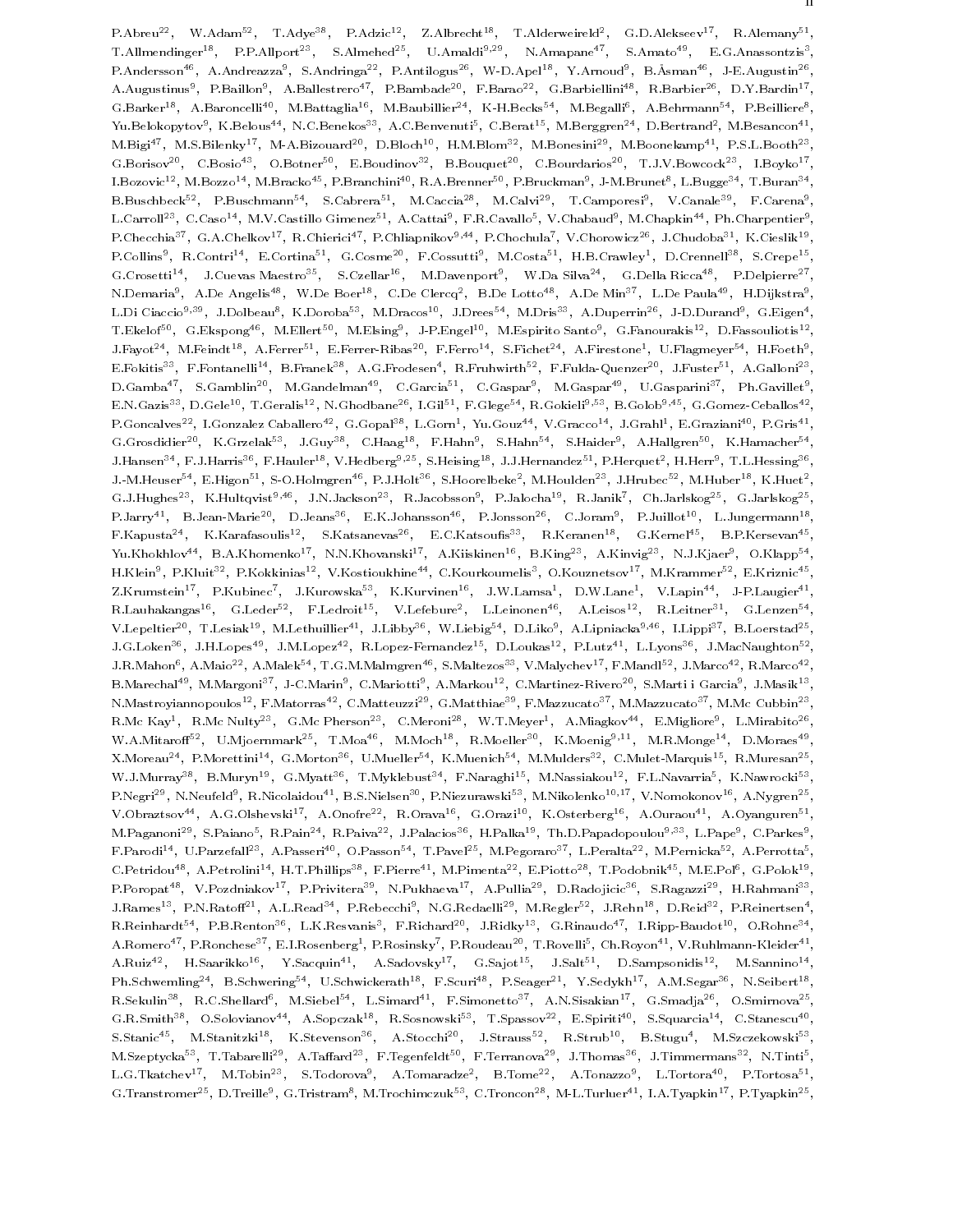9CERN, CH-1211 Geneva 23, Switzerland

- 13FZU, Inst. of Phys. of the C.A.S. High Energy Physics Division, Na Slovance 2, CZ-180 40, Praha 8, Czech Republic
- 14Dipartimento di Fisica, Universita di Genova and INFN, Via Dodecaneso 33, IT-16146 Genova, Italy

<sup>15</sup> Institut des Sciences Nucleaires, IN2P3-CNRS, Universite de Grenoble 1, FR-38026 Grenoble Cedex, France

<sup>16</sup> Helsinki Institute of Physics, HIP, P.O. Box 9, FI-00014 Helsinki, Finland

- <sup>19</sup> Institute of Nuclear Physics and University of Mining and Metalurgy, Ul. Kawiory 26a, PL-30055 Krakow, Poland
- <sup>20</sup> Université de Paris-Sud, Lab. de l'Accélérateur Linéaire, IN2P3-CNRS, Bât. 200, FR-91405 Orsay Cedex, France
- 21School of Physics and Chemistry, University of Lancaster, Lancaster LA1 4YB, UK
- <sup>--</sup> LIF, IST, FUUL AV. Elias Garcia, 14-1°, FT-1000 Lisboa Codex, Forugal
- 23Department of Physics, University of Liverpool, P.O. Box 147, Liverpool L69 3BX, UK
- 24LPNHE, IN2P3-CNRS, Univ. Paris VI et VII, Tour 33 (RdC), 4 place Jussieu, FR-75252 Paris Cedex 05, France
- $^{25}\rm{Department}$  of Physics, University of Lund, Sölvegatan 14, SE-223 63 Lund, Sweden

<sup>26</sup> Université Claude Bernard de Lyon, IPNL, IN2P3-CNRS, FR-69622 Villeurbanne Cedex, France

- 27Univ. d'Aix Marseille II CPP, IN2P3-CNRS, FR-13288 Marseille Cedex 09, France
- 28Dipartimento di Fisica, Universita di Milano and INFN-MILANO, Via Celoria 16, IT-20133 Milan, Italy

29Dipartimento di Fisica, Univ. di Milano-Bicocca and INFN-MILANO, Piazza delle Scienze 2, IT-20126 Milan, Italy

 $^{30}\rm{Ni}$ ls Bohr Institute, Blegdamsvej 17, DK-2100 Copenhagen Ø, Denmark

- $\lceil \cdot \rceil$ IPNP of MFF, Unaries Univ., Areal MFF, V Holesovickach 2, UZ-180 00, Praha 8, Uzech Republic
- 32NIKHEF, Postbus 41882, NL-1009 DB Amsterdam, The Netherlands
- 33National Technical University, Physics Department, Zografou Campus, GR-15773 Athens, Greece

34Physics Department, University of Oslo, Blindern, NO-1000 Oslo 3, Norway

- $^{35}\rm{Dpto}$ . Fisica, Univ. Oviedo, Avda. Calvo Sotelo s/n, ES-33007 Oviedo, Spain
- 36Department of Physics, University of Oxford, Keble Road, Oxford OX1 3RH, UK
- 37Dipartimento di Fisica, Universita di Padova and INFN, Via Marzolo 8, IT-35131 Padua, Italy
- 38Rutherford Appleton Laboratory, Chilton, Didcot OX11 OQX, UK
- 39Dipartimento di Fisica, Universita di Roma II and INFN, Tor Vergata, IT-00173 Rome, Italy
- 40Dipartimento di Fisica, Universita di Roma III and INFN, Via della Vasca Navale 84, IT-00146 Rome, Italy
- 41DAPNIA/Service de Physique des Particules, CEA-Saclay, FR-91191 Gif-sur-Yvette Cedex, France
- <sup>42</sup> Instituto de Fisica de Cantabria (CSIC-UC), Avda. los Castros s/n, ES-39006 Santander, Spain
- 43Dipartimento di Fisica, Universita degli Studi di Roma La Sapienza, Piazzale Aldo Moro 2, IT-00185 Rome, Italy
- $\sim$  Inst. for High Energy Physics, Serpukov P.O. Box 35, Protvino, (Moscow Region), Russian Federation  $\sim$
- 45J. Stefan Institute, Jamova 39, SI-1000 Ljubljana, Slovenia and Laboratory for Astroparticle Physics, Nova Gorica Polytechnic, Kostanjeviska 16a, SI-5000 Nova Gorica, Slovenia,
- 
- and Department of Physics, University of Ljubljana, SI-1000 Ljubljana, Slovenia
- $^{46}\rm Fy$ sikum, Stockholm University, Box 6730, SE-113 85 Stockholm, Sweden
- 47Dipartimento di Fisica Sperimentale, Universita di Torino and INFN, Via P. Giuria 1, IT-10125 Turin, Italy
- 48Dipartimento di Fisica, Universita di Trieste and INFN, Via A. Valerio 2, IT-34127 Trieste, Italy and Istituto di Fisica, Universita di Udine, IT-33100 Udine, Italy

- <sup>51</sup> IFIC, Valencia-CSIC, and D.F.A.M.N., U. de Valencia, Avda. Dr. Moliner 50, ES-46100 Burjassot (Valencia), Spain
- <sup>52</sup> Institut fur Hochenergiephysik, Osterr. Ak ad. d. Wissensch., Nikolsdorfergasse 18, AT-1050 Vienna, Austria
- <sup>53</sup> Inst. Nuclear Studies and University of Warsaw, Ul. Hoza 69, PL-00681 Warsaw, Poland

<sup>1</sup>Department of Physics and Astronomy, Iowa State University, Ames IA 50011-3160, USA 2Physics Department, Univ. Instelling Antwerpen, Universiteitsplein 1, B-2610 Antwerpen, Belgium and IIHE, ULB-VUB, Pleinlaan 2, B-1050 Brussels, Belgium

and Faculte des Sciences, Univ. de l'Etat Mons, Av. Maistriau 19, B-7000 Mons, Belgium

<sup>3</sup>Physics Laboratory, University of Athens, Solonos Str. 104, GR-10680 Athens, Greece

<sup>&</sup>lt;sup>4</sup> Department of Physics, University of Bergen, Allégaten 55, NO-5007 Bergen, Norway

 $^5$ Dipartimento di Fisica, Università di Bologna and INFN, Via Irnerio 46, IT-40126 Bologna, Italy

 $^6$ Centro Brasileiro de Pesquisas Físicas, rua Xavier Sigaud 150, BR-22290 Rio de Janeiro, Brazil

and Depto. de Física, Pont. Univ. Católica, C.P. 38071 BR-22453 Rio de Janeiro, Brazil

and Inst. de Física, Univ. Estadual do Rio de Janeiro, rua São Francisco Xavier 524, Rio de Janeiro, Brazil

<sup>7</sup>Comenius University, Faculty of Mathematics and Physics, Mlynska Dolina, SK-84215 Bratislava, Slovakia

<sup>8</sup>College de France, Lab. de Physique Corpusculaire, IN2P3-CNRS, FR-75231 Paris Cedex 05, France

<sup>10</sup> Institut de Recherches Subatomiques, IN2P3 - CNRS/ULP - BP20, FR-67037 Strasbourg Cedex, France

<sup>11</sup>Now at DESY-Zeuthen, Platanenallee 6, D-15735 Zeuthen, Germany

<sup>12</sup> Institute of Nuclear Physics, N.C.S.R. Demokritos, P.O. Box 60228, GR-15310 Athens, Greece

<sup>&</sup>lt;sup>17</sup> Joint Institute for Nuclear Research, Dubna, Head Post Office, P.O. Box 79, RU-101 000 Moscow, Russian Federation

<sup>18</sup> Institut fur Experimentelle Kernphysik, Universitat Karlsruhe, Postfach 6980, DE-76128 Karlsruhe, Germany

<sup>&</sup>lt;sup>49</sup>Univ. Federal do Rio de Janeiro, C.P. 68528 Cidade Univ., Ilha do Fundão BR-21945-970 Rio de Janeiro, Brazil

<sup>50</sup>Department of Radiation Sciences, University of Uppsala, P.O. Box 535, SE-751 21 Uppsala, Sweden

<sup>54</sup>Fachbereich Physik, University of Wuppertal, Postfach 100 127, DE-42097 Wuppertal, Germany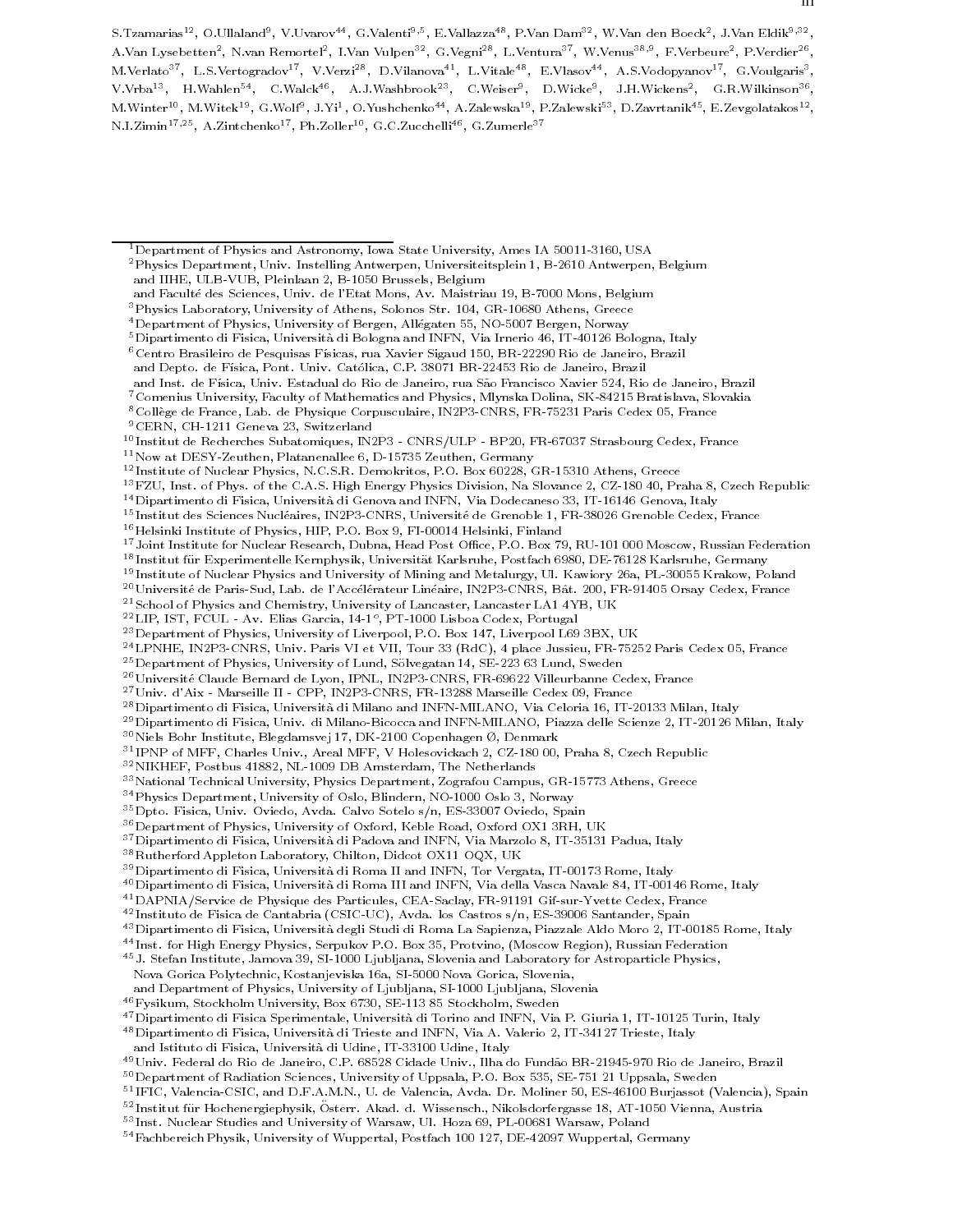# 1 Introduction

The study of the properties of the fragmentation of heavy quarks compared to light quarks offers new insights in perturbative QCD. Particularly important is the difference in charged particle multiplicity between light quark and heavy quark initiated events in  $e^+e^-$  annihilations.  $-$ 

In a first approximation one could expect that the multiplicity of hadrons produced in addition to the possible decay products of the primary quark-antiquark is a universal function of the available invariant mass; this would give a difference in charged particle multiplicity between light quark and heavy quark initiated events decreasing with the centre-of-mass energy  $E_{cm}$  [1]. QCD predicts, somehow counter-intuitively, that this difference is energy independent; this is motivated by mass effects on the gluon radiation (see  $[2-4]$  and  $[5]$  for a recent review).

The existing experimental tests were not conclusive (see [2] and references therein,  $[6-9]$ . At LEP 2 energies, however, the difference between the QCD prediction and the model ignoring mass effects is large, and the experimental measurement can firmly distinguish between the two hypotheses.

## 2 Analysis and Results

A description of the DELPHI detector can be found in [10]; its performance is discussed in [11].

Data corresponding to a luminosity of 54  $pb<sup>-1</sup>$  collected by DELPHI at centre-of-mass  $(c.m.)$  energies around 183 GeV during 1997, to 158 pb<sup>-1</sup> collected around 189 GeV during 1998, and to 187  $pb^{-1}$  collected between 192 and 200 GeV during 1999, were analysed.

The 1999 data were taken at different energies:  $25.8$  pb<sup>-1</sup> at 192 GeV, 77.4 pb<sup>-1</sup> at 196 GeV and 83.8 pb<sup>-1</sup> at 200 GeV. Each energy was analyzed separately and the results were then combined as described later and attributed to a c.m. energy of 200 GeV.

A preselection of hadronic events was made, requiring at least 10 charged particles with momentum p above 100 MeV/c and less than 1.5 times the beam energy, with an angle with respect to the beam direction between 20 and 160 , a track length of at least 30 cm, a distance of closest approach to the interaction point less than 4 cm in the plane perpendicular to the beam axis and less than  $(4/\sin \theta)$  cm along the beam axis, a relative error on the momentum measurement  $\Delta p/p< 1$ , and a total transverse energy of the charged particles above  $0.2E_{cm}$ .

The influence of the detector on the analysis was studied with the full DELPHI simulation program, DELSIM [11]. Events were generated with PYTHIA 5.7 and JETSET 7.4 [12], with parameters tuned to fit LEP1 data from DELPHI [13]. The Parton Shower (PS) model was used. The particles were followed through the detailed geometry of DELPHI giving simulated digitisations in each subdetector. These data were processed with the same reconstruction and analysis programs as the real data.

The hadronic cross-section for  $e^+e^-$  interactions above the  $\overline{\Delta}$  peak is dominated by radiative  $q\bar{q}\gamma$  events; the initial state radiated photons (ISR photons) are generally aligned along the beam direction and not detected. In order to compute the hadronic c.m. energy, the procedure described in [14] was used. In this procedure particles are clustered into jets and the effective centre-of-mass energy of the hadronic system,  $\sqrt{s'}$ , is computed as being the invariant mass of the system recoiling against an ISR photon, possibly unseen.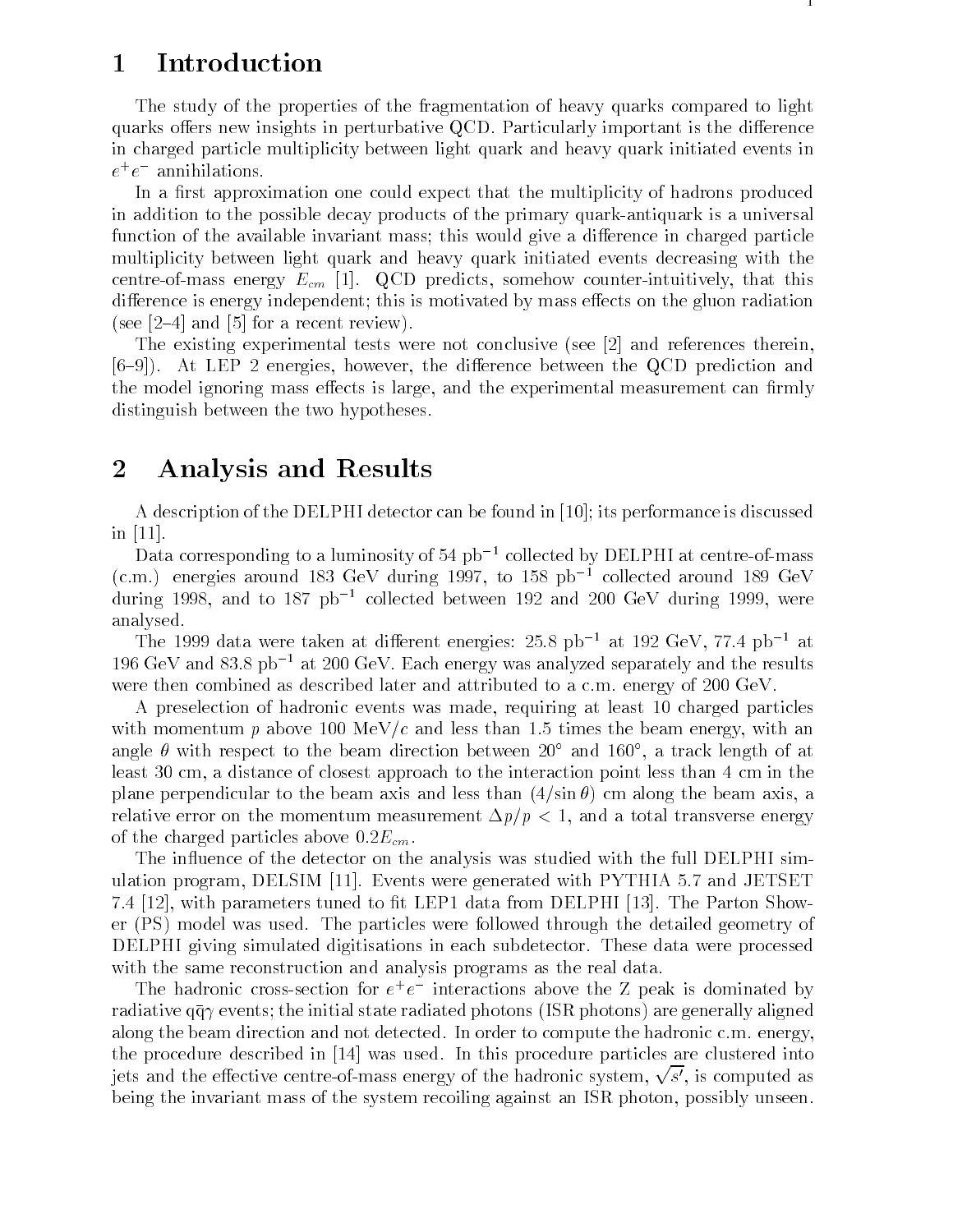Events with reconstructed hadronic c.m. energy  $(\sqrt{s'})$  above  $0.9E_{cm}$  were used. The selected 1997 (1998, 1999) data sample consisted of 1699 (4583, 4881) hadronic events.

For each year's data, two samples enriched in (1)  $b-$  events and in (2)  $uds-$  events were selected from the b tagging variable y defined as in Ref. [11]; this variable represents essentially the probability that none of the tracks in the event comes from a vertex separated from the primary one. To select the samples of the type (2), it was required in addition that the narrow jet broadening  $B_{min}$  is smaller than 0.065, to remove the background due to WW and ZZ events.  $B_{min}$  is defined as follows. The event is separated into two hemispheres  $H_1$  and  $H_2$ , divided by the plane through the primary vertex normal to the thrust axis, defined by the unit vector  $\hat{t}$ . Then, calling  $p_k$  the momentum of the k-th particle,

$$
B_{min} = \min_{i=1,2} \frac{\sum_{k \in H_i} |p_k \times \hat{t}|}{2 \sum_k |p_k|}.
$$

The contamination from non-qq events in the samples of type (1) was  $7\%$  (8\%, 15\%), while it was  $13\%$   $(17\%, 20\%)$  in the samples of type  $(2)$ . After applying the event selection criteria and the cuts to reduce the WW and ZZ background, the purities were approximately 91% (90%, 90%) (b- events) over the total  $q\bar{q}$  in sample (1), and 79%  $(79\%, 79\%)$  (uds – events) over the total  $q\bar{q}$  in sample (2). The fractions of q-type quarks in the  $(i)$ -th sample,  $f_g^{(\gamma)}$ , were determined from the simulation. The sample  $(1)$  consisted of 103 (326, 416) events; the sample (2) of 590 (1450, 1652) events.

The average charge multiplicity was measured in the samples (1) and (2), after the subtraction of the background by means of the simulation. It should be noted that the average multiplicity for a given flavour q in each sample is equal to  $C_d^{\rightarrow\rightarrow}\times \langle n\rangle_{q\bar{q}},$  with  $C_i^{\ \gamma} \neq 1$  in general. The factors  $C_i^{\ \gamma}$  account for biases introduced by the application of the  $b$  probability and the jet broadening cuts, as well as for detector effects; these factors were computed by means of the simulation.

A third sample (3) was taken into account by considering the measurement of multiplicity described in [15]. This measurement was performed from a sample of 1297 (3444, 3648) hadronic events, with a contamination of 11% (14%, 18%), mostly coming from the hadronic decay of W and Z pairs. The values  $\langle n \rangle^{<}$  shown in Table 1 are fully corrected for these backgrounds and for detector effects with their statistical errors; hence the nominal quark flavour ratios appear in the equation (3) below. The systematic errors are reported as the last contribution in Table 3.

The measured mean multiplicities together with the event probability cuts and the factors  $f_q^{(i)}$  and  $C_q^{(i)}$  are shown in Table 1. For the 1999 data, the values only at  $\sqrt{s} = 200$ GeV are tabulated.

In each of the three samples, the average multiplicity  $\langle n \rangle$  is a linear combination of . The understanding  $\{11/100\}$  ,  $\{11/100\}$  ,  $\{11/1000\}$  ,  $\{11/1000\}$  ,  $\{11/1000\}$  ,  $\{11/1000\}$  ,  $\{11/1000\}$  ,  $\{11/1000\}$  ,  $\{11/1000\}$  ,  $\{11/1000\}$  ,  $\{11/1000\}$  ,  $\{11/1000\}$  ,  $\{11/1000\$ equations to compute these unknowns:

$$
\langle n \rangle^{(1)} = f_b^{(1)} C_b^{(1)} \langle n \rangle_{b\bar{b}} + f_{uds}^{(1)} C_{uds}^{(1)} \langle n \rangle_{l\bar{l}} + f_c^{(1)} C_c^{(1)} \langle n \rangle_{c\bar{c}} , \qquad (1)
$$

$$
\langle n \rangle^{(2)} = f_b^{(2)} C_b^{(2)} \langle n \rangle_{b\bar{b}} + f_{uds}^{(2)} C_{uds}^{(2)} \langle n \rangle_{l\bar{l}} + f_c^{(2)} C_c^{(2)} \langle n \rangle_{c\bar{c}} , \qquad (2)
$$

$$
\langle n \rangle^{(3)} = f_b^{(3)} \langle n \rangle_{b\bar{b}} + f_{uds}^{(3)} \langle n \rangle_{l\bar{l}} + f_c^{(3)} \langle n \rangle_{c\bar{c}} . \tag{3}
$$

Solving the above equations gave the following mean charge multiplicities at 183 GeV:

$$
\langle n \rangle_{b\bar{b}}(183 \text{ GeV}) = 29.79 \pm 1.11 ,\langle n \rangle_{c\bar{c}}(183 \text{ GeV}) = 29.41 \pm 4.05 ,\langle n \rangle_{l\bar{l}}(183 \text{ GeV}) = 25.25 \pm 1.35 ,
$$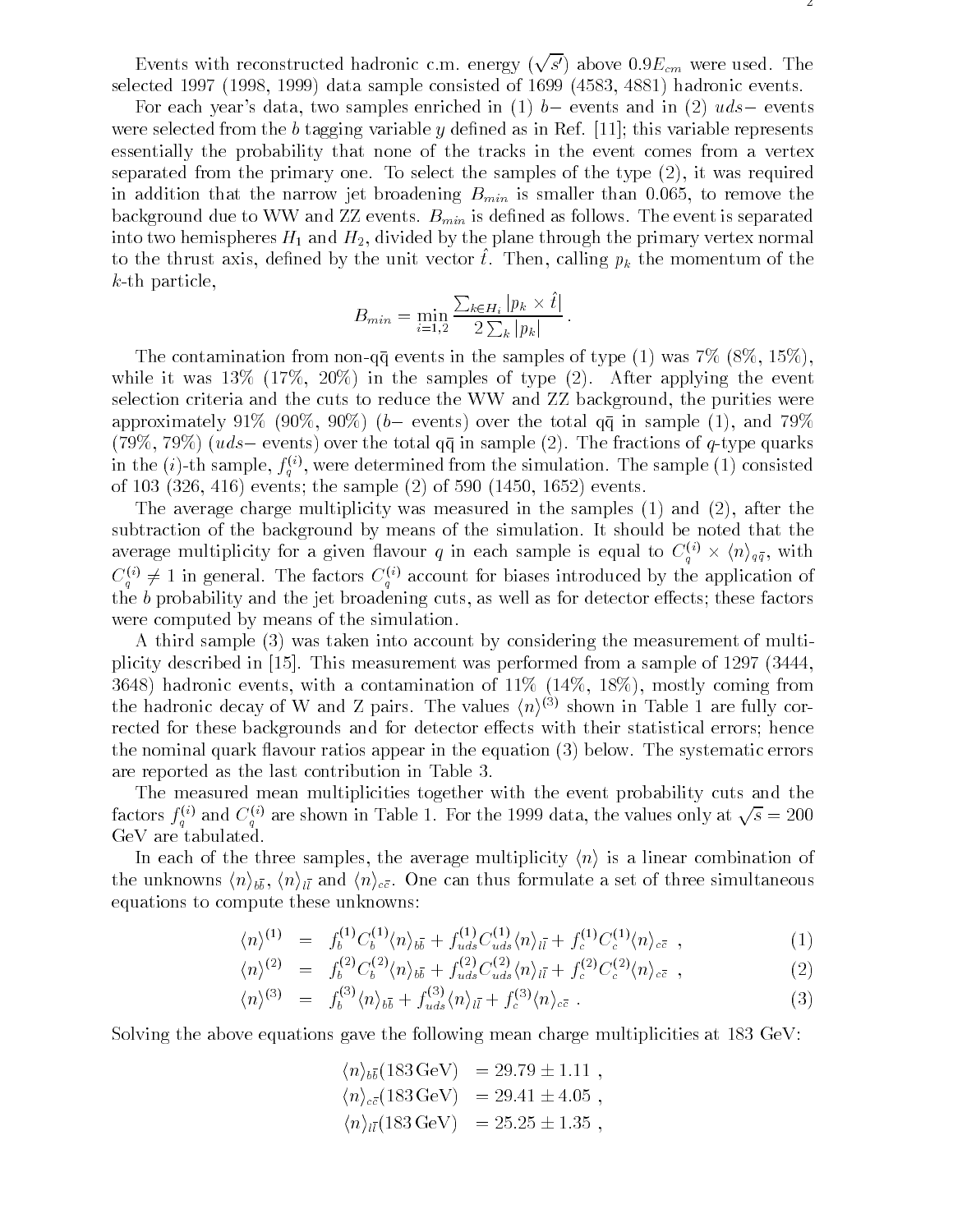|                   |                              | Data at 183 GeV |                 |                      |                 |             |             |                             |
|-------------------|------------------------------|-----------------|-----------------|----------------------|-----------------|-------------|-------------|-----------------------------|
| Sample            | b-tag prob.                  | $f_b^{(i)}$     | $C_b^{(i)}$     | $f_{uds}^{(\imath)}$ | $C_{uds}^{(i)}$ | $f_c^{(i)}$ | $C_c^{(i)}$ | $\langle n \rangle^{(i)}$   |
|                   | $P_E < 0.00001$              | 0.914           | 0.921           | 0.017                | 1.24            | 0.069       | 0.903       | $27.43 \pm 0.83$            |
| $\left( 2\right)$ | $0.2 < P_E < 1.0$            | 0.019           | 0.912           | 0.786                | 0.899           | 0.195       | 0.901       | $23.53 \pm 0.33$            |
| $\left(3\right)$  | no cut                       | 0.162           |                 | 0.582                |                 | 0.256       |             | $27.05 \pm 0.27$            |
|                   |                              |                 | Data at 189 GeV |                      |                 |             |             |                             |
| Sample            | b-tag prob.                  | $f_b^{(i)}$     | $C_b^{(i)}$     | $f_{uds}^{(\imath)}$ | $C_{uds}^{(i)}$ | $f_c^{(i)}$ | $C_c^{(i)}$ | $\langle n \rangle^{(i)}$   |
|                   | $P_E < 0.00001$              | 0.899           | 0.912           | 0.016                | 1.15            | 0.085       | 0.919       | $\overline{27.75 \pm 0.48}$ |
| $\left( 2\right)$ | $\overline{0.2} < P_E < 1.0$ | 0.016           | 0.896           | 0.789                | 0.893           | 0.195       | 0.913       | $23.93 \pm 0.24$            |
| $\left(3\right)$  | no cut                       | 0.161           |                 | 0.580                |                 | 0.259       |             | $27.47 \pm 0.18$            |
|                   | Data at 200 GeV              |                 |                 |                      |                 |             |             |                             |
| Sample            | b-tag prob.                  | $f_b^{(i)}$     | $C_b^{(i)}$     | $f_{uds}^{(\imath)}$ | $C^{(i)}_{uds}$ | $f_c^{(i)}$ | $C_c^{(i)}$ | $\langle n \rangle^{(i)}$   |
|                   | $P_E < 0.00001$              | 0.880           | 0.928           | 0.026                | 1.11            | 0.094       | 0.881       | $27.31 \pm 0.71$            |
| $\left( 2\right)$ | $0.2 < P_E < 1.0$            | 0.017           | 0.867           | 0.785                | 0.900           | 0.199       | 0.921       | $23.64 \pm 0.37$            |
| $\left(3\right)$  | no cut                       | 0.159           |                 | 0.579                |                 | 0.262       |             | $27.52 \pm 0.29$            |

Table 1: Mean multiplicities,  $\langle n \rangle$ , in three event samples of different flavour content,  $f_q$ , and correction factors  $C_q$ . The errors quoted on  $\langle n \rangle$  are statistical only. The last dataset contains only the data at 200 GeV from 1999.

 $\delta_{bl}(183 \text{ GeV})$  =  $4.55 \pm 1.31$ ,

with correlation coefficient of  $\sim$  0.45 between help  $\langle \cdot, \cdot \rangle_{00}$  between  $\langle \cdot, \cdot \rangle_{ll}$  , and at 189 GeV:

$$
\langle n \rangle_{b\bar{b}}(189 \text{ GeV}) = 30.53 \pm 0.70 ,\langle n \rangle_{c\bar{c}}(189 \text{ GeV}) = 28.63 \pm 2.81 ,\langle n \rangle_{l\bar{l}}(189 \text{ GeV}) = 26.10 \pm 0.97 ,\delta_{b\bar{l}}(189 \text{ GeV}) = 4.43 \pm 0.85 ,
$$

with correlation coefficient of  $\sim$  0:52 between hold  $\mu$  . All . . .

From the 1999 data, the results obtained for each energy are tabulated in Table 2. The values were scaled to 200 GeV using JETSET and then a weighted average was calculated using the inverse of the square of the statistical error as weight. One obtains

$$
\langle n \rangle_{b\bar{b}}(200 \text{ GeV}) = 29.38 \pm 0.65 ,\langle n \rangle_{c\bar{c}}(200 \text{ GeV}) = 29.89 \pm 2.92 ,\langle n \rangle_{l\bar{l}}(200 \text{ GeV}) = 25.99 \pm 1.03 ,\delta_{b\bar{l}}(200 \text{ GeV}) = 3.42 \pm 0.89 ,
$$

with a version correlation coefficient of  $\alpha$  below  $\alpha$  . The distribution of  $\alpha$ tween the average of the values rescaled to 200 GeV and the average of the values without the scaling was added in quadrature to the final systematic error. Being the weighted average of the c.m. energies consistent within  $3 \text{ GeV}$  with  $200 \text{ GeV}$ , this difference is and less than  $\langle \cdot \rangle$  is that is for the less than  $\cdot \rangle$  . If  $p$  units for block  $\vert \cdot \vert$ 

The relatively large uncertainty of the measured mean multiplicities for charm stems from the inability of the  $P_E$  variable to extract a c-enriched sample of events.

The analysis was repeated with different cuts applied to the b-tag probability,  $P_E$ , and the results for the  $\delta_{bl}$  were found to be quite stable (see Figure 1). A systematic error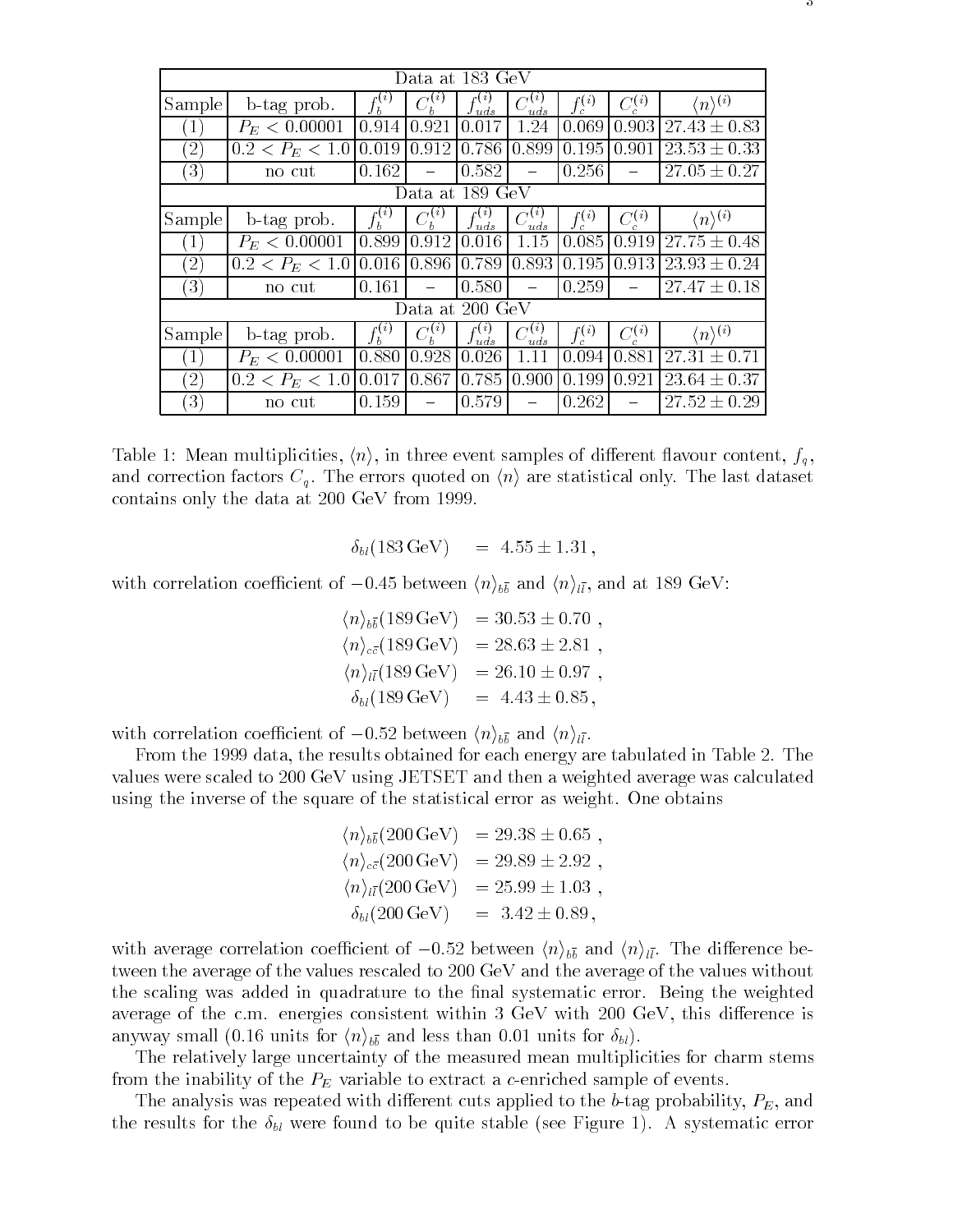| $\langle n \rangle_{h\overline{h}}$ | $\langle n \rangle_{c\bar{c}}$ | $\langle n \rangle_{1}$                                                              |  |  |
|-------------------------------------|--------------------------------|--------------------------------------------------------------------------------------|--|--|
|                                     |                                | $192 \text{ GeV}$ 27.57 $\pm 1.56$ 30.63 $\pm 7.70$ 25.54 $\pm 2.75$ 2.03 $\pm 2.36$ |  |  |
|                                     |                                | 196 GeV   29.58 $\pm$ 0.97   26.75 $\pm$ 4.45   27.12 $\pm$ 1.58   2.46 $\pm$ 1.37   |  |  |
|                                     |                                | 200 GeV   29.55 $\pm$ 1.06   32.42 $\pm$ 4.43   24.75 $\pm$ 1.54   4.79 $\pm$ 1.34   |  |  |

Table 2: Multiplicities measured for each energy during 1999.

was evaluated as half of the difference between the greatest and the smallest multiplicity values obtained from varying the cut on  $P_E$  from 0.5  $\times$  10  $^+$  to 1.5  $\times$  10  $^+$ .

The uncertainty due to the event selection in sample (2) was investigated by repeating the analysis after variation of the narrow jet broadening cut, from 0.05 to 0.08. Half of the differences between the greatest and the smallest multiplicities were added in quadrature to the systematic error previously calculated. The propagated systematic error in the total multiplicity in equation (3) from [15] was also added in quadrature to the systematic error. Finally, uncertainties arising from the modelling of short-lived particles in the simulation were considered. The main physics sources of these uncertainties come from the assumed inettine of D-hadrons ( $\tau_B$  = 1.564  $\pm$  0.014 ps) [16], and the D+, D<sup>+</sup> lifetimes and production rates [16]. The same relative uncertainty was assumed as in [6].

The contributions to the systematic error are summarized in Table 3.

|                                                                                           | $183 \text{ GeV}$                   |               | –189 GeV   200 GeV                                                  |       |                                                                              |  |
|-------------------------------------------------------------------------------------------|-------------------------------------|---------------|---------------------------------------------------------------------|-------|------------------------------------------------------------------------------|--|
| Source                                                                                    | $\langle n \rangle_{b\overline{b}}$ | $\delta_{bl}$ |                                                                     |       | $\langle n \rangle_{b\bar{b}}$ $\delta_{bl}$ $ \langle n \rangle_{b\bar{b}}$ |  |
| b-tag probability cut                                                                     |                                     |               | $0.14$   0.10   0.16   0.11   0.25   0.17                           |       |                                                                              |  |
| Narrow jet broadening cut                                                                 |                                     |               | $\vert 0.06 \vert 0.32 \vert 0.05 \vert 0.18 \vert 0.15 \vert 0.63$ |       |                                                                              |  |
| Modelling in the simulation 0.10 $\vert 0.33 \vert 0.10 \vert 0.32 \vert 0.09 \vert 0.23$ |                                     |               |                                                                     |       |                                                                              |  |
| $E_{cm}$ rescaling                                                                        |                                     |               |                                                                     |       | $0.16 \mid 0.00$                                                             |  |
| Systematic error on $\langle n \rangle^{(3)}$                                             |                                     |               | $0.21$   0.56   0.27   0.47   0.36   0.74                           |       |                                                                              |  |
|                                                                                           | 0.28                                | 0.73          | 0.34                                                                | 10.61 | 0.50                                                                         |  |

 $\sim$  3: Contributions to the systematic errors on  $\sqrt{100}$  and  $\sim$   $\theta$ .

The means means values of the event multiplicity in a static in a  $\setminus$  if  $\setminus$   $\setminus$   $\setminus$  $2.93 \pm 0.000$   $\pm 0.000$   $\pm 0.000$   $\pm 0.000$   $\pm 0.000$   $\pm 0.000$   $\pm 0.000$   $\pm 0.000$   $\pm 0.000$   $\pm 0.000$ <sup>h</sup> <sup>n</sup> <sup>i</sup> bb(200 GeV) = 29:38 <sup>0</sup>:65(stat) <sup>0</sup>:50(syst). The multiplicity dierence between b <sup>b</sup> and light quark-antiquark events measured at the dierent energies is:

 $\delta_{bl}(183 \,\text{GeV})$  =  $4.55 \pm 1.31(stat) \pm 0.73(syst)$ , (4)

$$
\delta_{bl}(189 \,\text{GeV}) = 4.43 \pm 0.85(stat) \pm 0.61(syst) , \qquad (5)
$$

$$
\delta_{bl}(200 \,\text{GeV}) = 3.42 \pm 0.89(stat) \pm 1.01(syst) \,. \tag{6}
$$

These values include the products of  $\kappa_{S}$  and  $\Lambda$  decays. The uncertainties on the modelling of the detector largely cancel out in the difference.

Our results on  $\delta_{bl}$  are plotted in Figure 2 and compared with previous results in the literature.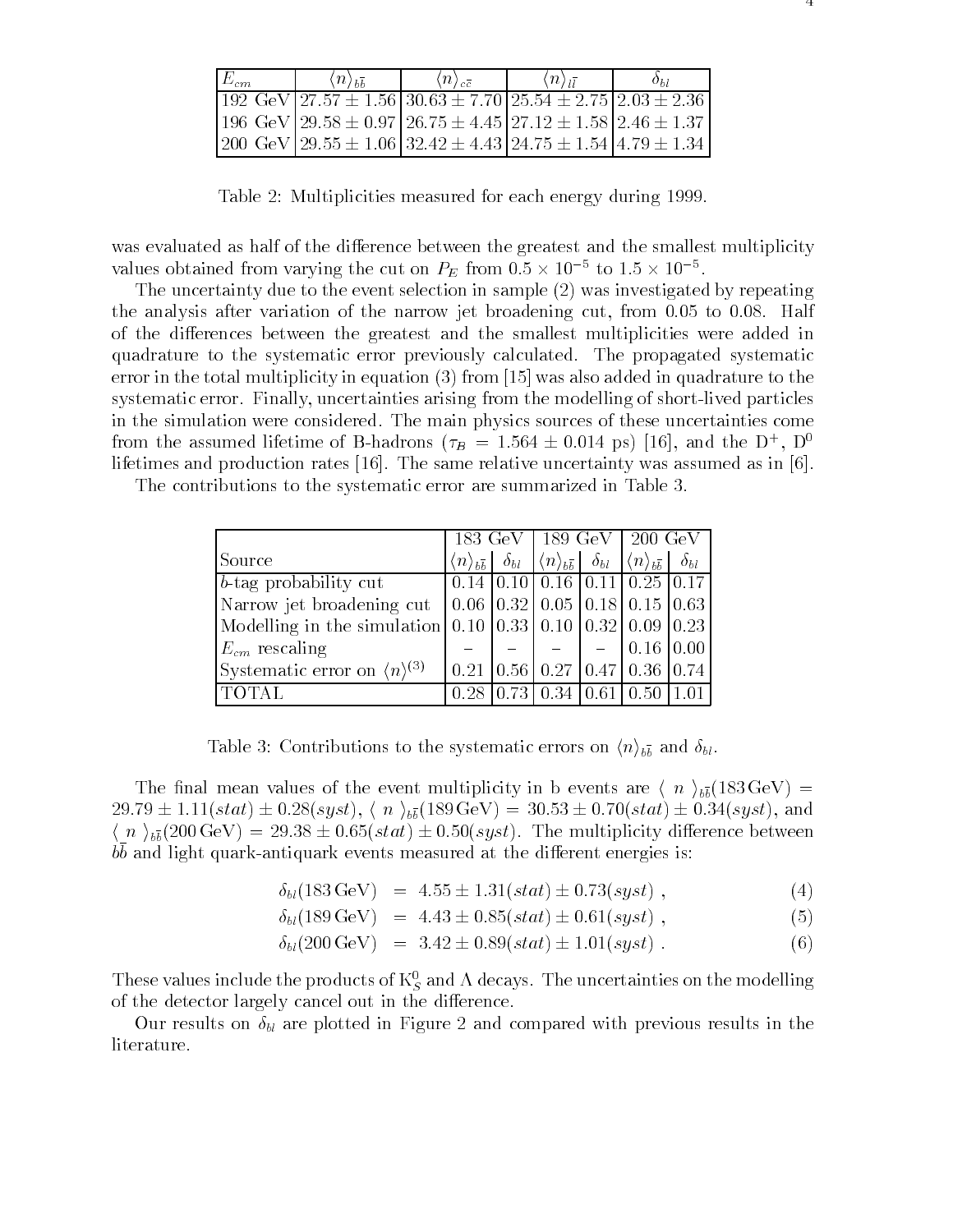### 3 Comparison with Models and QCD Predictions

**Flavour-Independent Fragmentation**  $\frac{m}{n}$  In a model in which the hadronization is independent of the mass of the quarks, one can assume that the non-leading multiplicity in an event, i.e., the light quark multiplicity which accompanies the decay products of the primary hadrons, is governed by the effective energy available to the fragmentation system following the production of the primary hadrons [1]. One can thus write:

$$
\delta_{bl}(E_{cm}) = 2\langle n_B^{(decay)} \rangle + \int_0^1 dx_B f_{E_{cm}}(x_B) \int_0^1 dx_{\bar{B}} f_{E_{cm}}(x_{\bar{B}}) n_{l\bar{l}} \left( \left( 1 - \frac{x_B + x_B}{2} \right) E_{cm} \right) - n_{l\bar{l}}(E_{cm}), \tag{7}
$$

where  $\langle n_B^{(\rm max)} \rangle$  is the average number of charged particles coming from the decay of a B hadron,  $x_B(x_{\bar{B}})$  is the fraction of the beam energy taken by the B  $(\bar{B})$  hadron, and  $f_{\text{E}}(m)$  is the b fragmentation function.

We assumed  $2\langle n_B^{B^{1/2}}\rangle = 11.0 \pm 0.2$  [2], consistent with the average  $\langle n_B^{B^{1/2}}\rangle = 5.7 \pm 0.3$ measured at LEP  $\left[1,1\right]$ . For  $f_{\textit{LCW}}$  (x  $D$  ), we assume a Peterson function with hardness  $\left[1,1\right]$ parameter  $\epsilon_p$  = 0.0047+0.0008 [16], evolving with energy as in [12] to take into account the effects of scaling violations. The value of  $n_{\bar{l}l}(E)$  was computed from the fit to a perturbative QCD formula [18] including the resummation of leading (LLA) and next-toleading (NLLA) corrections, which reproduces well the measured charged multiplicities  $[15]$ , with appropriate corrections to remove the effect of heavy quarks  $[19]$  and leading particles.

The prediction of the model in which the hadronization is independent of the quark mass is plotted in Figure 2. The reason for the drop with collision energy is that the heavy quark system carries away a large fraction of the available energy, approximately (i.e., neglecting scaling violations) linear with  $\sqrt{s}$ , while the multiplicity growth with  $\sqrt{s}$ is less than linear. There are several variations of this model in the literature, leading to slightly different predictions (see  $[17]$  and references therein). The result from substituting in Eq. (7)  $n_{l\bar{l}}\left(\left(1-\frac{x_B+x_B}{2}\right)E_{cm}\right)$  with  $n_{l\bar{l}}\left(E_{cm}\sqrt{(1-x_B)(1-x_B)}\right)$  as in [7], or approximating the Peterson fragmentation function with a Dirac delta function at  $\langle x_B \rangle$ , are within the errors. Also by using for  $n_{i\bar{i}}$  the expression in [7] one stays within the band in Figure 2. The prediction as plotted in Figure 2 agrees with the one calculated in [5].

**QCD** Calculation — The large mass of the b quark, in comparison to the scale of the strong interaction,  $\Lambda \simeq 0.2$  GeV, results in a natural cut off for the emission of gluon bremsstrahlung. Furthermore, where the c.m. energy greatly exceeds the scale of the <sup>b</sup> quark mass, the inclusive spectrum of heavy quark production is expected to be well described by perturbative QCD in the Modified Leading Logarithmic Approximation (MLLA, [20]).

The value of  $\delta_{bl}$  has been calculated in perturbative QCD[2,3]:

$$
\delta_{bl} = 2 \langle n_B^{(decay)} \rangle - \langle n_{l\bar{l}} \rangle (\sqrt{s} = e^{1/2} m_b) + O(\alpha_s(m_b)) \langle n_{l\bar{l}} \rangle (\sqrt{s} = m_b). \tag{8}
$$

The reason for the appearance of the  $e^{-t}$  factor in the above expression is discussed in detail in [3]. The calculation of the actual value of  $\delta_{bl}$  in [2] on the basis of the first two terms in (8) gives a value of  $5.5 \pm 0.8$ . A different calculation of  $\delta_{bl}$  gives 3.68 [3]. These two calculations assume  $m_b = 5 \text{ GeV}/c$  and  $m_b = 4.8 \text{ GeV}/c$  respectively, and different parametrizations for the function  $\langle n_{l\bar{l}}\rangle(\sqrt{s})$ . The dependence of the perturbative part in Eq. (8) on  $m_b$  is such that moving the  $m_b$  value from 5 GeV/c to 4 GeV/c induces a change of  $+0.6$  units of multiplicity.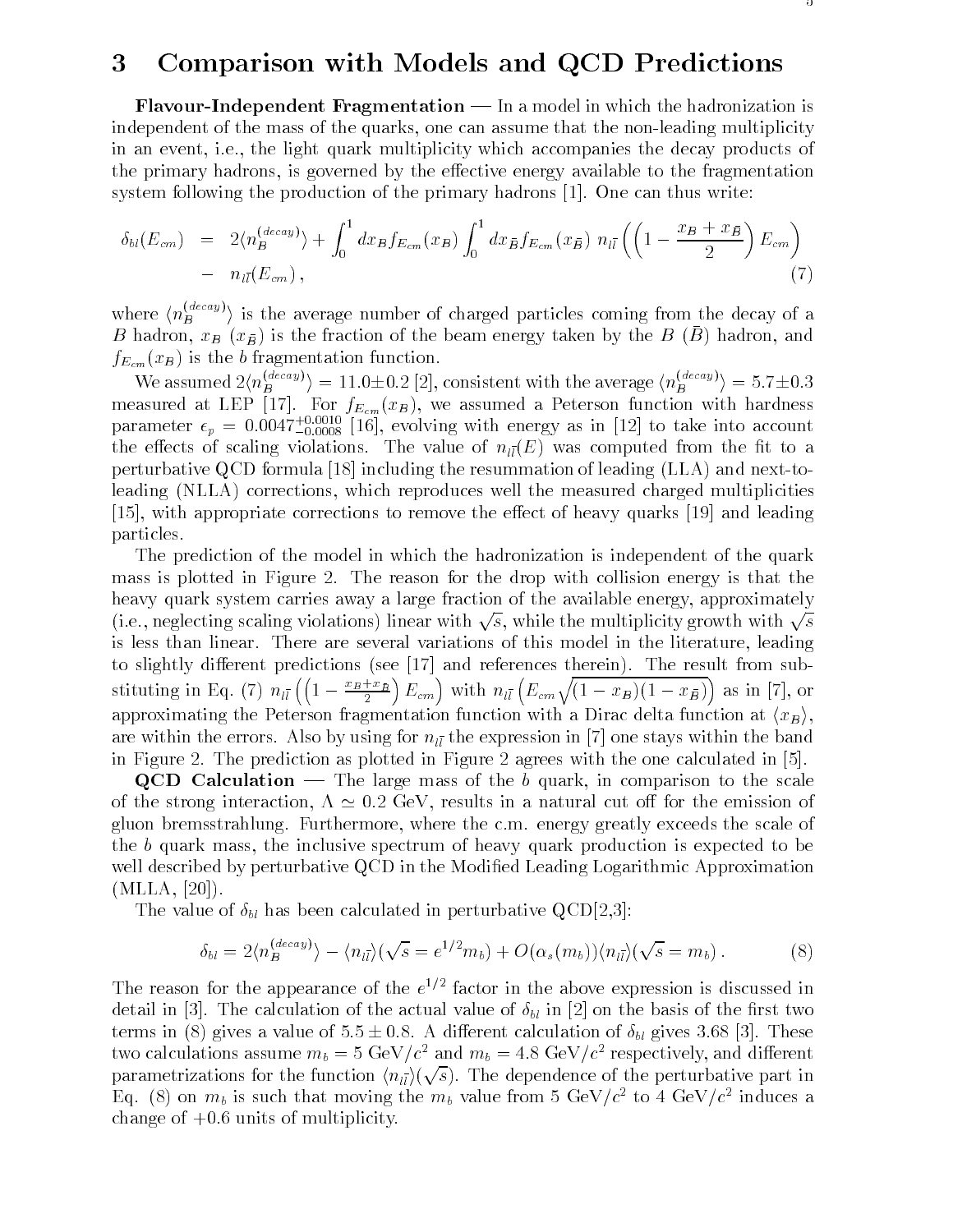The difference of the results in  $[2]$  and in  $[3]$  demonstrates the importance of the contribution proportional to  $\alpha_s(m_b)$ . A less restrictive condition is the calculation of upper limits: an upper limit  $\delta_{bl} < 4.1$  is given in [3], based on the maximization of the nonperturbative term;  $\delta_{bl} < 4$  is obtained from phenomenological arguments in Ref. [4].

Although the presence of the last term in the equation limits the accuracy in the calculation of  $\delta_{bl}$ , QCD tells that  $\delta_{bl}$  is fairly independent of  $E_{cm}$ . In this article the average of the experimental values of  $\delta_{bl}$  up to  $m_Z$  included,  $\langle \delta_{bl} \rangle = 2.96 \pm 0.20$  (dominated by the LEP 1 data), is taken as the high energy prediction from QCD. The accuracy of the measurement at the Z is thus used to constrain the theoretical prediction.

Our measurement of  $\delta_{bl}$ , as seen in Figure 2, is consistent with the prediction of energy independence based on perturbative QCD, and more than three standard deviations larger than predicted by the naive model presented in the beginning of this section.

# 4 Conclusions

The difference  $\delta_{bl}$  between the average charged particle multiplicity  $\langle n \rangle_{b\bar{b}}$  in  $e^+e^- \rightarrow$  00 events and the multiplicity in generic light quark  $l = u, d, s$  events has been measured at centre-of-mass energies of 183, 189 and 200 GeV:

$$
\delta_{bl}(183 \,\text{GeV}) = 4.55 \pm 1.31(stat) \pm 0.73(syst)
$$
  
\n
$$
\delta_{bl}(189 \,\text{GeV}) = 4.43 \pm 0.85(stat) \pm 0.61(syst)
$$
  
\n
$$
\delta_{bl}(200 \,\text{GeV}) = 3.42 \pm 0.89(stat) \pm 1.01(syst).
$$

This difference is in agreement with QCD predictions, while it is inconsistent with calculations assuming that the multiplicity accompanying the decay of a heavy quark is independent of the mass of the quark itself.

#### Acknowledgements

We are grateful to Jorge Dias de Deus, Vladimir Petrov, Alexander Kisselev, Valery Khoze and Torbjörn Sjöstrand for useful discussions.

We are greatly indebted to our technical collaborators, to the members of the CERN-SL Division for the excellent performance of the LEP collider, and to the funding agencies for their support in building and operating the DELPHI detector.

We acknowledge in particular the support of

Austrian Federal Ministry of Science and Traffics, GZ 616.364/2-III/2a/98,

FNRS-FWO, Belgium,

FINEP, CNPq, CAPES, FUJB and FAPERJ, Brazil,

Czech Ministry of Industry and Trade, GA CR 202/96/0450 and GA AVCR A1010521, Danish Natural Research Council,

Commission of the European Communities (DG XII),

Direction des Sciences de la Matiere, CEA, France,

Bundesministerium fur Bildung, Wissenschaft, Forschung und Technologie, Germany,

General Secretariat for Research and Technology, Greece,

National Science Foundation (NWO) and Foundation for Research on Matter (FOM), The Netherlands,

Norwegian Research Council,

State Committee for Scientific Research, Poland, 2P03B06015, 2P03B1116 and SPUB/P03/178/98,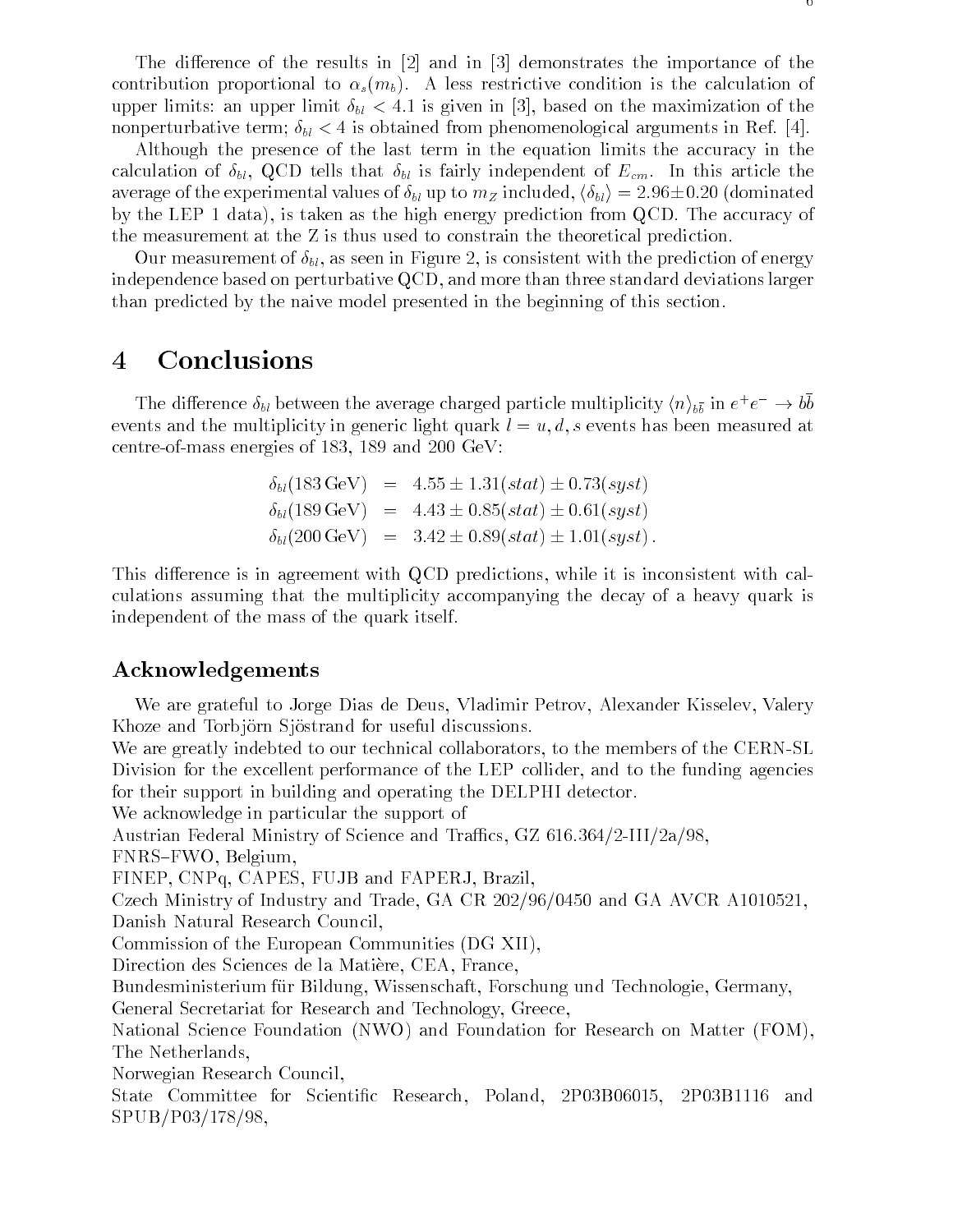JNICT-Junta Nacional de Investigação Científica e Tecnológica, Portugal, Vedecka grantova agentura MS SR, Slovakia, Nr. 95/5195/134, Ministry of Science and Technology of the Republic of Slovenia, CICYT, Spain, AEN96-1661 and AEN96-1681, The Swedish Natural Science Research Council, Particle Physics and Astronomy Research Council, UK, Department of Energy, USA, DE-FG02-94ER40817.

 $\left| \right|$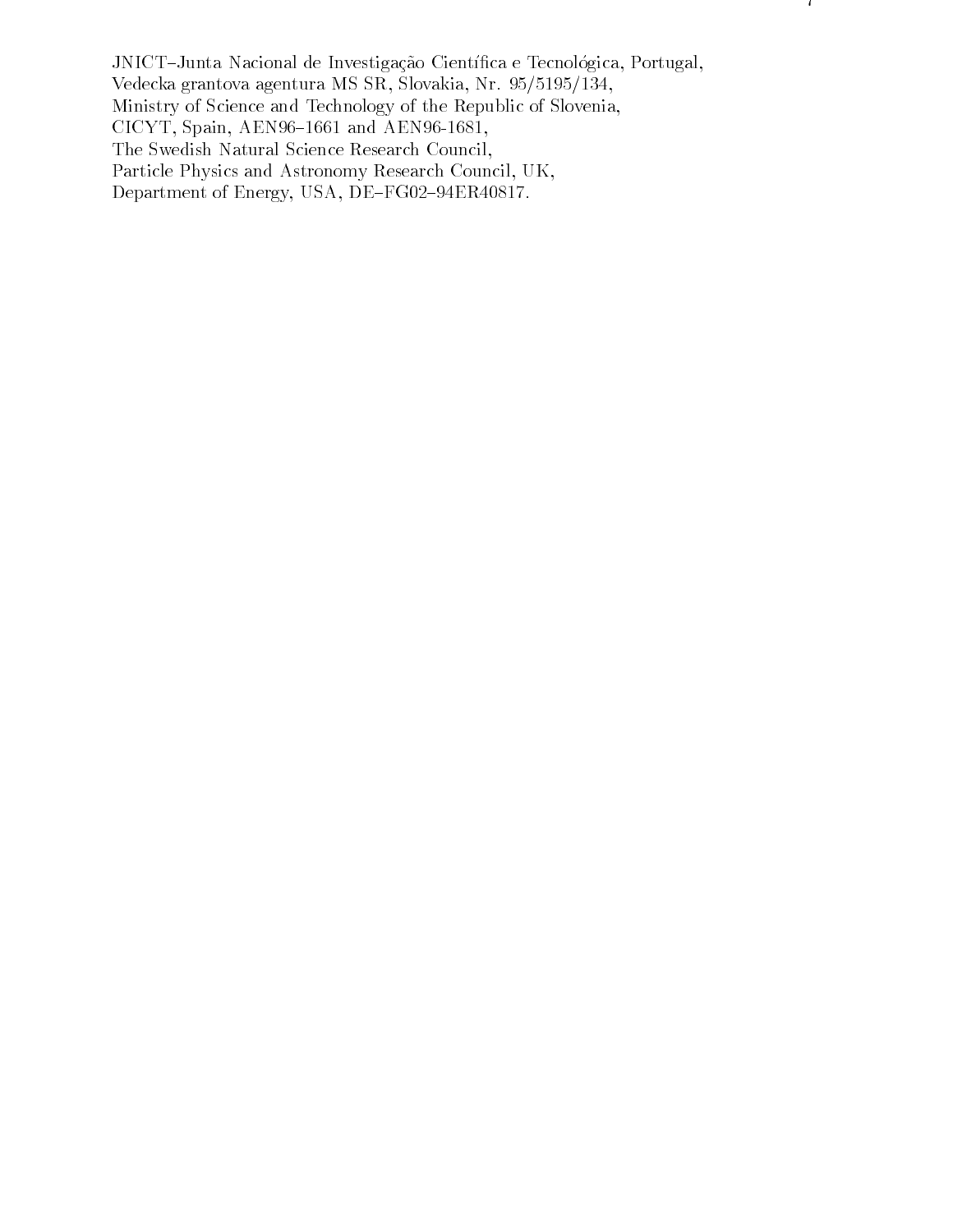# References

- [1] A. Kisselev, V. Petrov and O. Yushchenko, Z. Phys. C41 (1988) 521.
- [2] B.A. Schumm, Y.L. Dokshitzer, V.A. Khoze and D.S. Koetke, Phys. Rev. Lett. 69 (1992) 3025.
- [3] V.A. Petrov and A.V. Kisselev, IHEP 94-83 and Z. Phys. C66 (1995) 453.
- [4] J. Dias de Deus, Phys. Lett. B355 (1995) 539.
- [5] V.A. Khoze and W. Ochs, Int. J. Mod. Phys. A12 (1997) 2949.
- [6] DELPHI Coll., P. Abreu et al., Phys. Lett. **B347** (1995) 447.
- [7] OPAL Coll., R. Akers et al., Phys. Lett. B352 (1995) 176.
- [8] SLD Coll., K. Abe et al., Phys. Lett. B386 (1996) 475.
- [9] TOPAZ Coll., K. Nagai et al., Phys. Lett. B278 (1992) 506.
- [10] DELPHI Coll., P. Abreu et al., Nucl. Instr. Meth. A303 (1991) 233.
- [11] DELPHI Coll., P. Abreu et al., Nucl. Instr. Meth. A378 (1996) 57.
- [12] T. Sjöstrand, Comp. Phys. Comm. **82** (1994) 74.
- [13] DELPHI Coll., P. Abreu et al., Z. Phys. C77 (1996) 11.
- [14] P. Abreu et al., Nucl. Instr. Methods A427 (1999) 487.
- [15] DELPHI Coll., P. Abreu et al., \Charged and Identied Particles from the Hadronic Decay of W Bosons and in  $e^+e^- \rightarrow qq$  from 130 to 200 GeV, CERN-EP-2000-023 submitted to Eur. Phys. J. C.
- [16] Particle Data Group, Eur. Phys. J. C3 (1998) 1.
- $\mu$  a. De Angelis, Properties of the  $\mu \to \nu \nu$  events", Proc. AATV Symposium on Multiparticle dynamics (Vietri 1994), p. 359; \Light and Heavy Flavour Production at LEP 1 and LEP 1.5", Proc. XIX Workshop on High Energy Physics and Field Theory (Protvino, June 1996), p. 80; hep-ex/9911010, to be publ. in Proc. DIS 99, Zeuthen, April 1999.
- [18] B.R. Webber, Phys. Lett. **B143** (1984) 501 and references therein.
- [19] A. De Angelis, Proc. EPS-HEP Conference, Bruxelles 1995, p.63.
- [20] Yu.L. Dokshitzer, V.A. Khoze, A.H. Mueller and S.I. Troyan, "Basics of Perturbative QCD", Ed. J. Trân Thanh Vân, Editions Frontières, Gif-sur-Yvette, France, 1991.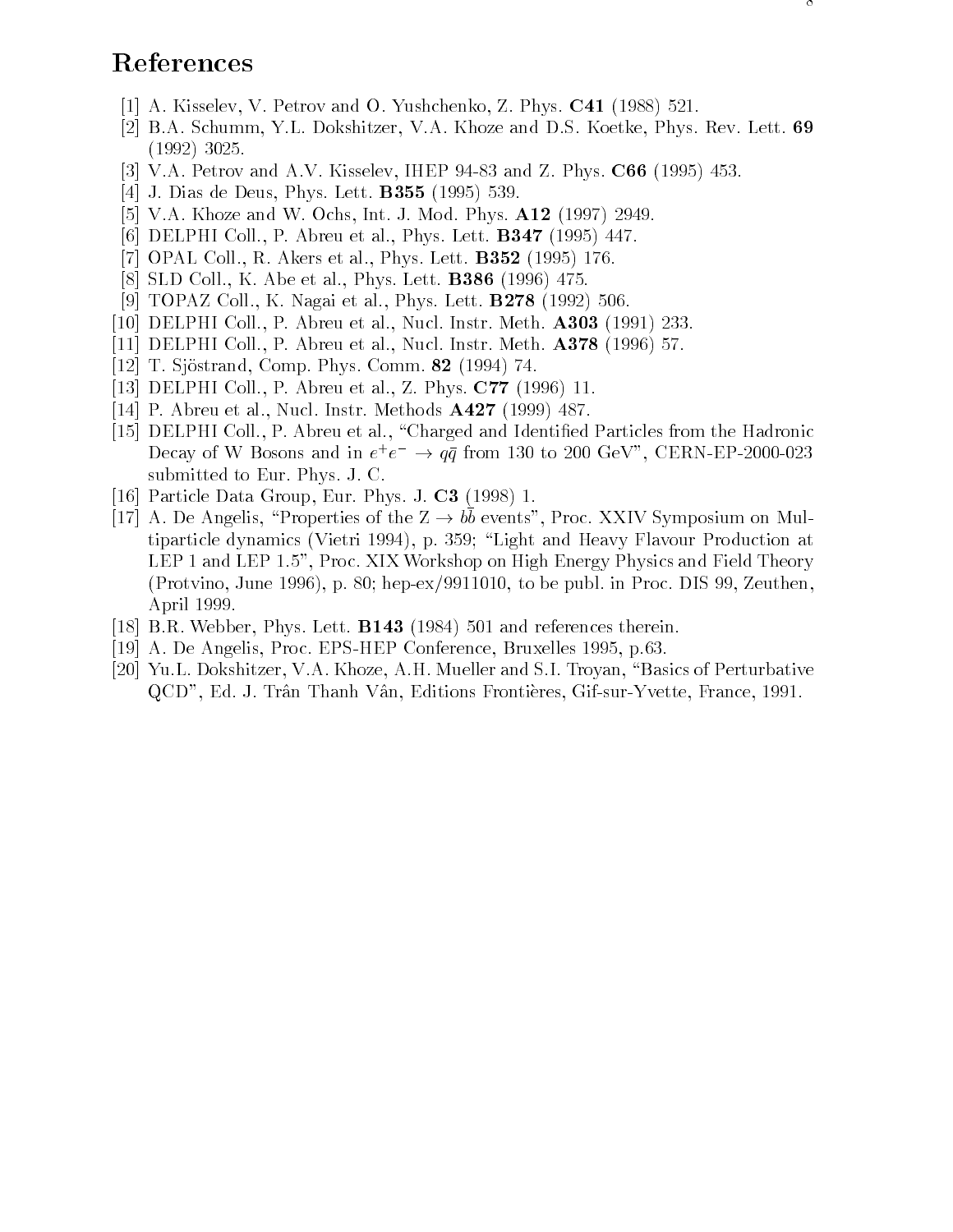

 $\ddot{\phantom{0}}$  with respect to variations of the cut on the $\frac{1}{2}$  y. Notice that the errors in the plot are correlated (see text). Thearrow indicates the value used in the analyses.